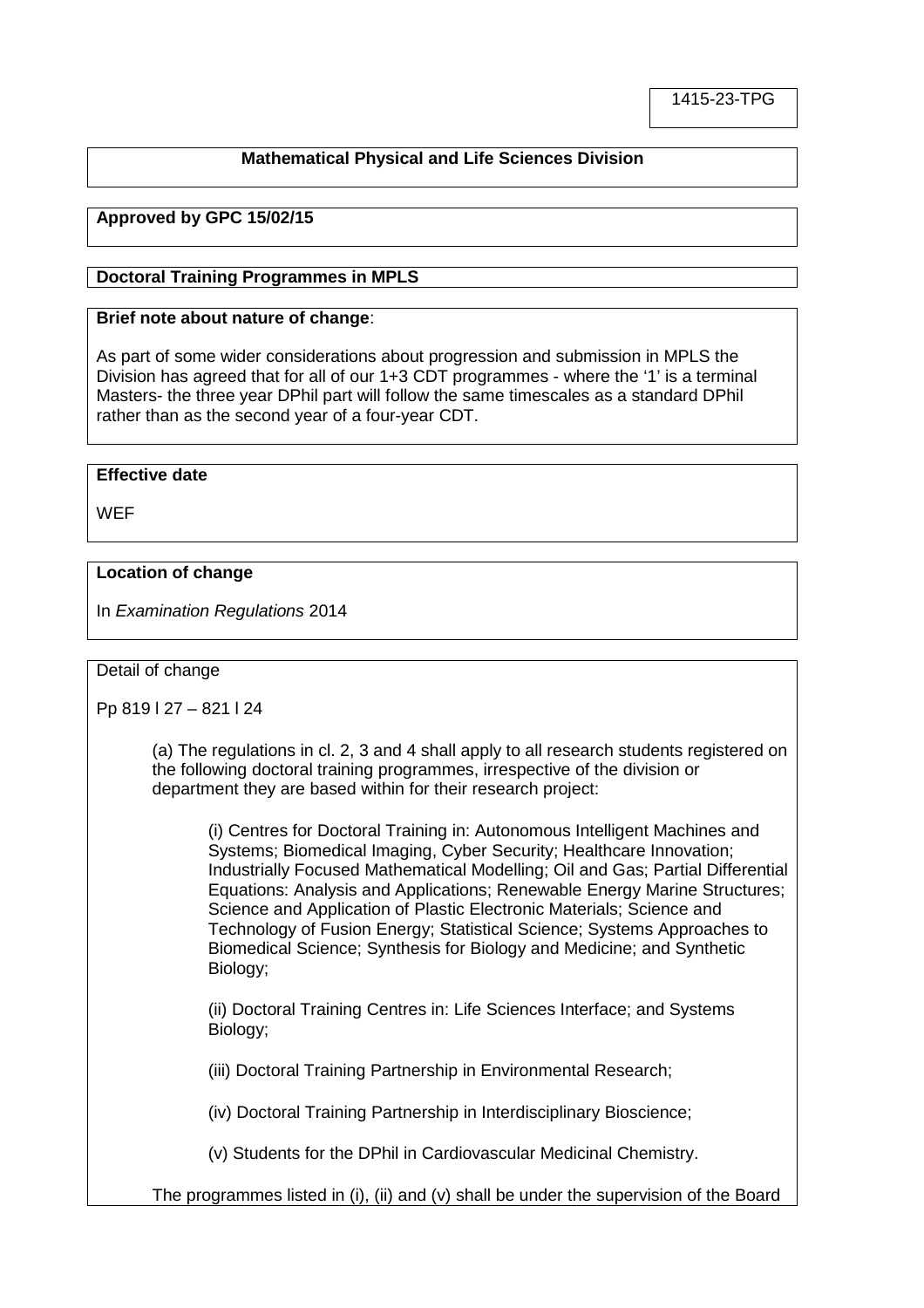of the Mathematical, Physical, and Life Sciences Division.

The programmes listed in (iii) shall be under the joint supervision of the Boards of the Mathematical, Physical, and Life Sciences Division, and the Social Sciences Division. They shall appoint a Management Board to run the programme.

The programme listed in (iv) shall be under the joint supervision of the Boards of the Mathematical, Physical, and Life Sciences Division, and the Medical Sciences Division. They shall appoint a Management Board to run the programme.

(b) The regulations in in cl. 2, 3 and 4 shall not apply to the doctoral training programmes listed below. Students shall be registered for the first year of their programme as follows:

(i) Centre for Doctoral Training in Gas Turbine Aerodynamics: students shall be registered for the first year of this programme at the University of Cambridge,

(ii) Centre for Doctoral Training in Science and Application of Plastic Electronic Materials: students shall be registered for the first year of this programme at the Imperial College of Science and Technology,

(iii) Centre for Doctoral Training in Diamond Science and Technology: students shall be registered for the first year of this programme at the University of Warwick,

(iv) Centre for Doctoral Training in Theory and Modelling in Chemical Sciences shall be registered for the first year of this programme on the MSc in Theoretical and Computational Chemistry. These programmes shall be under the supervision of the Board of the Mathematical, Physical, and Life Sciences Division.

Students on the programmes listed in b (i) - (iii) must pass the postgraduate taught course that they are registered on for the first year in order to be admitted to the status of Probationer Research Student. Students on the programme listed in a (iv) must meet the conditions specified in the regulations for the MSc in Theoretical and Computational Chemistry in order to be admitted to the status of Probationer Research Student. Students listed in b (i) to (iv) who are admitted to the status of Probationer Research Student may hold that status for up to four terms. The General Regulations Governing Research Degrees and the regulations for Research Degrees in Physical Sciences shall then apply.

### 2. *Probationer Research Student Status*

o (*a*) Students admitted to the doctoral programmes listed in (1) shall hold the status of Probationer Research Student for a maximum of six terms

(*c*) Students admitted by The University of Warwick to the Centre for Doctoral Training in Statistical Science, and students admitted by the University of Bristol or the University of Warwick to the Centre for Doctoral Training in Synthetic Biology, and students admitted by the University of Nottingham to the Centre for Doctoral Training in Biomedical Imaging shall be matriculated and hold the status of Probationer Research Student Status at the University of Oxford for the first three terms of their doctoral training programme.

(*d*) A Probationer Research Student on a doctoral training programme listed in (1)(a) shall apply for admission to D.Phil. status normally before the end of the fifth